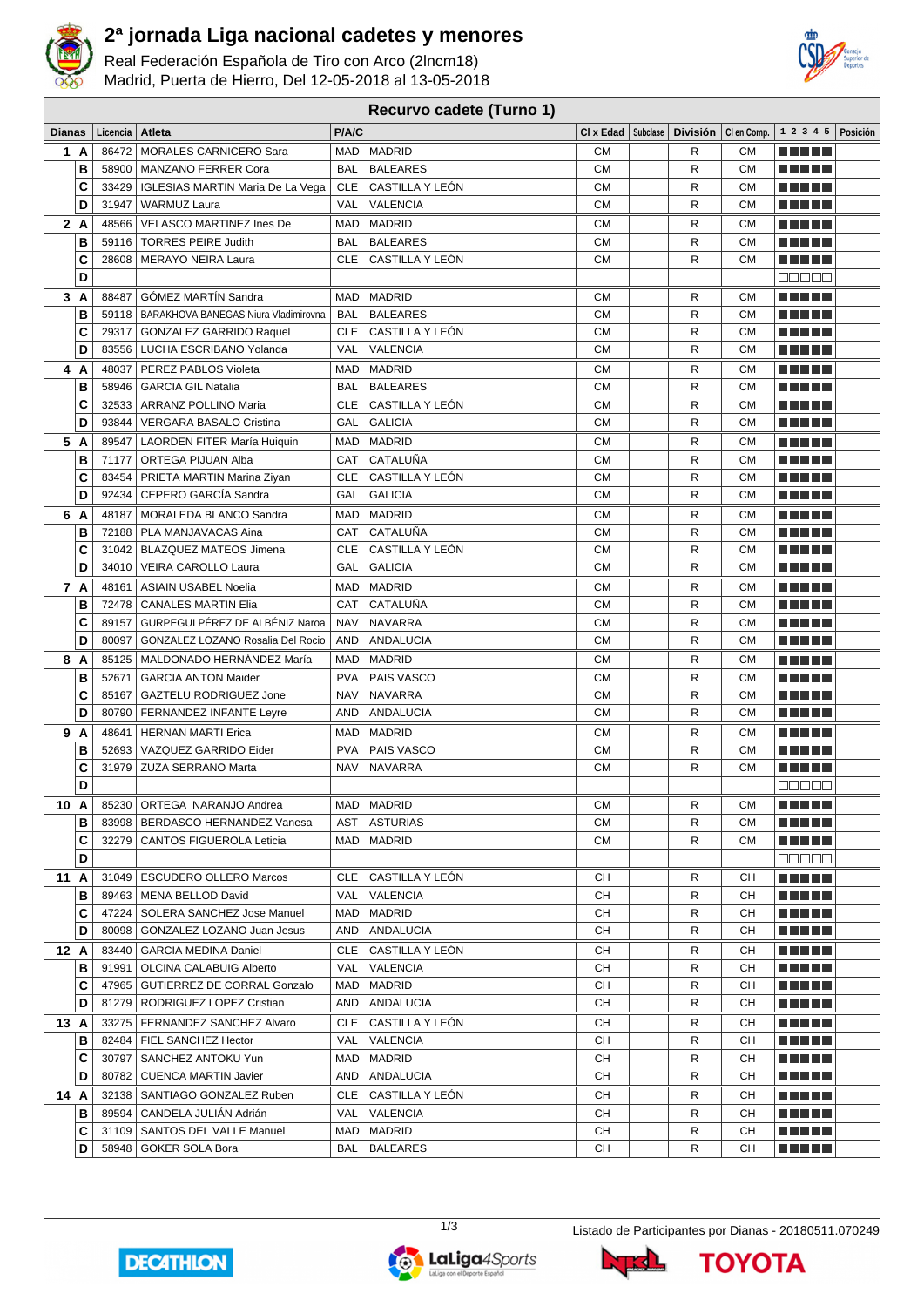

## **2ª jornada Liga nacional cadetes y menores**

Real Federación Española de Tiro con Arco (2lncm18) Madrid, Puerta de Hierro, Del 12-05-2018 al 13-05-2018



| Recurvo cadete (Turno 1)<br>Continuar |          |                                     |            |                           |                      |  |              |                       |                           |          |  |
|---------------------------------------|----------|-------------------------------------|------------|---------------------------|----------------------|--|--------------|-----------------------|---------------------------|----------|--|
| <b>Dianas</b>                         | Licencia | Atleta                              | P/A/C      |                           | CI x Edad   Subclase |  |              | División   Clen Comp. | 1 2 3 4 5                 | Posición |  |
| 15 A                                  | 83459    | SANCHEZ CORRALES Pablo Enrique      | CLE        | CASTILLA Y LEÓN           | CH                   |  | R            | <b>CH</b>             | a na mats                 |          |  |
| B                                     | 27954    | RODRIGO FOLGADO Ferran              | VAL        | VALENCIA                  | CH                   |  | R            | CH                    | TI TITLE                  |          |  |
| C                                     | 84865    | DE LA CUERDA MONTERO Ruben          | <b>MAD</b> | <b>MADRID</b>             | <b>CH</b>            |  | R            | <b>CH</b>             | T FI TITLE                |          |  |
| D                                     | 32895    | LONGHITANO RIERA Ivan               | <b>BAL</b> | <b>BALEARES</b>           | <b>CH</b>            |  | R            | <b>CH</b>             | n din se                  |          |  |
| 16<br>A                               |          | 84350 ALVAREZ RODRIGUEZ Jorge       | CLE        | CASTILLA Y LEÓN           | CH                   |  | R            | <b>CH</b>             | n na mata                 |          |  |
| в                                     | 32963    | CASIMIRO AGUIRRE Pablo              | <b>NAV</b> | <b>NAVARRA</b>            | CH                   |  | R            | <b>CH</b>             | T FI TITLE                |          |  |
| C                                     | 47692    | <b>GALISTEO CRUZ Antonio</b>        | <b>MAD</b> | <b>MADRID</b>             | CH                   |  | R            | <b>CH</b>             | TI TITLE                  |          |  |
| D                                     | 58544    | <b>PRATS TORRES Adria</b>           | <b>BAL</b> | <b>BALEARES</b>           | <b>CH</b>            |  | R            | <b>CH</b>             | TITI TITI                 |          |  |
| 17 A                                  | 84405    | <b>CIPRIAN CASCANTE Diego</b>       | <b>CLM</b> | <b>CASTILLA LA MANCHA</b> | CH                   |  | R            | <b>CH</b>             | T E E E E                 |          |  |
| в                                     | 34116    | RUBIO BARRENA Miguel Angel          | <b>NAV</b> | <b>NAVARRA</b>            | <b>CH</b>            |  | R            | <b>CH</b>             | 300 D D D                 |          |  |
| C                                     | 48445    | MARTINEZ LARA Aaron                 | <b>MAD</b> | <b>MADRID</b>             | CH                   |  | R            | <b>CH</b>             | a propinsi Kabupatén Band |          |  |
| D                                     | 82314    | <b>MARTIN RODRIGUEZ Pablo</b>       | <b>EXT</b> | <b>EXTREMADURA</b>        | CH                   |  | R            | <b>CH</b>             | TITI TITI                 |          |  |
| 18<br>A                               | 52731    | <b>BARCINA RUIZ Beñat</b>           | <b>PVA</b> | PAIS VASCO                | CH                   |  | R            | <b>CH</b>             | T FI TITLE                |          |  |
| B                                     | 34111    | CARRILLO VELA Javier                | <b>NAV</b> | <b>NAVARRA</b>            | CH                   |  | R            | CH                    | TE ELE                    |          |  |
| C                                     |          | 84393 REDONDO MADRUGA Marcos        | <b>CLM</b> | CASTILLA LA MANCHA        | CH                   |  | $\mathsf{R}$ | <b>CH</b>             | T E E E                   |          |  |
| D                                     |          |                                     |            |                           |                      |  |              |                       | nnnn                      |          |  |
| 19<br>A                               | 52696    | MACHIO JIMENEZ Aimar                | <b>PVA</b> | PAIS VASCO                | CH                   |  | R            | <b>CH</b>             | a pri                     |          |  |
| B                                     | 89151    | BAAMONDE BECEIRO Nuno               | GAL        | <b>GALICIA</b>            | CH                   |  | R            | CH                    | a katika Ing              |          |  |
| C                                     |          | 30003 RUFAS MORILLO Francho         |            | ARA ARAGON                | <b>CH</b>            |  | R            | <b>CH</b>             | TE ELE                    |          |  |
| D                                     |          |                                     |            |                           |                      |  |              |                       | enene                     |          |  |
| 20<br>A                               | 72168    | <b>MERCADER PEREZ Pablo</b>         | CAT        | CATALUÑA                  | CH                   |  | R            | <b>CH</b>             | n din bir                 |          |  |
| в                                     | 88123    | VILLA ÁLVAREZ Álvaro                | AST        | <b>ASTURIAS</b>           | CH                   |  | R            | <b>CH</b>             |                           |          |  |
| C                                     |          | 25143   RODRIGUEZ AREVALO Alejandro | <b>EXT</b> | <b>EXTREMADURA</b>        | CH                   |  | R            | <b>CH</b>             | a katika                  |          |  |
| D                                     |          |                                     |            |                           |                      |  |              |                       | na a a a                  |          |  |

|               | Recurvo menor y compuesto cadete (Turno 2) |          |                                          |            |                    |           |          |                 |             |                              |          |
|---------------|--------------------------------------------|----------|------------------------------------------|------------|--------------------|-----------|----------|-----------------|-------------|------------------------------|----------|
| <b>Dianas</b> |                                            | Licencia | Atleta                                   | P/A/C      |                    | CI x Edad | Subclase | <b>División</b> | CI en Comp. | 1 2 3 4 5                    | Posición |
|               | 1A                                         | 47569    | <b>DIAZ MORILLAS Paula</b>               |            | MAD MADRID         | <b>MM</b> |          | R               | <b>MM</b>   | n di Titolo                  |          |
|               | в                                          | 84998    | <b>CHAMERA RENDUELES Ana</b>             | <b>AST</b> | <b>ASTURIAS</b>    | <b>MM</b> |          | R               | <b>MM</b>   | n din bir                    |          |
|               | C                                          | 32796    | <b>ZARCO PALACIOS Alba</b>               | <b>MAD</b> | <b>MADRID</b>      | MM        |          | R               | MМ          | T FIFTI T                    |          |
|               | D                                          | 88433    | <b>RAMOS VALIENTE Lucia</b>              | <b>CAT</b> | CATALUÑA           | MM        |          | R               | MM          | T FI FI FI                   |          |
|               | 2A                                         | 48115    | FUENTE TORRECILLA Iria De La             | <b>MAD</b> | <b>MADRID</b>      | MМ        |          | R               | MM          | ma matsa                     |          |
|               | B                                          | 30727    | FERNANDEZ GOMEZ Anuska                   | AST        | <b>ASTURIAS</b>    | MM        |          | R               | MM          | TI FI FI FI                  |          |
|               | C                                          | 88924    | ÓÑIGA PAREDERO Natalia                   | <b>CLE</b> | CASTILLA Y LEÓN    | <b>MM</b> |          | R               | <b>MM</b>   | n din bir                    |          |
|               | D                                          | 72498    | <b>GALERA LOPEZ DE FELIPE Julia</b>      | <b>CAT</b> | CATALUÑA           | <b>MM</b> |          | R               | MМ          | ma mata                      |          |
|               | 3A                                         | 88358    | <b>CABALLO FERNANDEZ Alicia</b>          | <b>MAD</b> | <b>MADRID</b>      | <b>MM</b> |          | R               | MМ          | T FI FI FI                   |          |
|               | в                                          | 83989    | REIGOSA DIAZ Alba                        | AST        | <b>ASTURIAS</b>    | MM        |          | R               | <b>MM</b>   | an ing Kabupatèn Bag<br>a ka |          |
|               | C                                          | 90258    | GARCÍA MEDINA Andrea                     | CLE        | CASTILLA Y LEÓN    | MM        |          | R               | MM          | TITI TITI                    |          |
|               | D                                          | 88312    | <b>BERTRAN RAMOS Ester</b>               | <b>CAT</b> | CATALUÑA           | <b>MM</b> |          | R               | <b>MM</b>   | T FI FI FI                   |          |
|               | 4 A                                        | 30927    | <b>VILCHEZ MOLINERA Maria</b>            | <b>MAD</b> | <b>MADRID</b>      | MM        |          | R               | MМ          | a da biyu                    |          |
|               | в                                          | 84994    | <b>GONZALEZ GARCIA Rebeca</b>            | <b>AST</b> | <b>ASTURIAS</b>    | <b>MM</b> |          | R               | <b>MM</b>   | TITI TITI                    |          |
|               | C                                          | 84202    | LLORENTE PÉREZ Sandra                    | <b>CLE</b> | CASTILLA Y LEÓN    | MМ        |          | R               | MМ          | T FI FI FI                   |          |
|               | D                                          | 93842    | <b>MATESANZ ABELLA Laura</b>             | GAL        | <b>GALICIA</b>     | <b>MM</b> |          | R               | <b>MM</b>   | T FI FI FI                   |          |
|               | 5 A                                        | 47825    | <b>GARCIA NAVAS GARCIA NAVAS Carlota</b> | MAD        | <b>MADRID</b>      | MМ        |          | R               | MМ          | n din bir                    |          |
|               | B                                          | 59123    | <b>RIBAS MARI Maria</b>                  | <b>BAL</b> | <b>BALEARES</b>    | <b>MM</b> |          | R               | <b>MM</b>   | ma matsa                     |          |
|               | C                                          | 30165    | <b>ZURBANO RAMOS Mirari</b>              | <b>NAV</b> | <b>NAVARRA</b>     | MM        |          | R               | MМ          | a di Biblio                  |          |
|               | D                                          | 93843    | PIÑON DOPICO Laura                       | GAL        | <b>GALICIA</b>     | MM        |          | R               | MМ          | T FI FI FI                   |          |
| 6             | A                                          | 48759    | UNAMUNZAGA ALTUNA Samantha               | <b>MAD</b> | <b>MADRID</b>      | MM        |          | R               | MМ          | T FI FI FI                   |          |
|               | B                                          | 88791    | RAMIREZ FRANCO Paola Alejandra           | <b>BAL</b> | <b>BALEARES</b>    | MM        |          | R               | MM          | TI TITLET                    |          |
|               | C                                          | 85989    | LOPEZ LUENGO Sandra                      | <b>NAV</b> | <b>NAVARRA</b>     | <b>MM</b> |          | R               | <b>MM</b>   | T FIFTI T                    |          |
|               | D                                          | 31168    | LOPEZ PEÑA Ainhoa                        | <b>RIO</b> | <b>LA RIOJA</b>    | <b>MM</b> |          | R               | <b>MM</b>   | n din bir                    |          |
|               | 7 A                                        | 48758    | <b>UNAMUNZAGA ALTUNA Irati</b>           | <b>MAD</b> | <b>MADRID</b>      | MМ        |          | R               | MМ          | TITI TIL                     |          |
|               | в                                          | 88146    | <b>BALLESTEROS GUERRERO Susana</b>       | <b>CLM</b> | CASTILLA LA MANCHA | <b>MM</b> |          | R               | <b>MM</b>   | The Co<br>a pro              |          |
|               | C                                          | 80302    | JIMENEZ LLANES JUDIHT MARIA M.           | AND        | ANDALUCIA          | MМ        |          | R               | MМ          | TI TITLET                    |          |
|               | D                                          | 31164    | LOPEZ PEÑA Silvia                        | <b>RIO</b> | <b>LA RIOJA</b>    | MM        |          | R               | <b>MM</b>   | T FI FI FI                   |          |
|               | 8 A                                        | 90516    | STOBINSKI ADILLO Valeria                 | <b>MAD</b> | <b>MADRID</b>      | MM        |          | R               | MМ          | TITI TITI                    |          |
|               | B                                          | 89462    | <b>MENA BELLOD Sara</b>                  | VAL        | <b>VALENCIA</b>    | <b>MM</b> |          | R               | <b>MM</b>   | TITI DE                      |          |
|               | c                                          | 86489    | <b>MARTI BLANCO Andrea</b>               | <b>VAL</b> | <b>VALENCIA</b>    | MМ        |          | R               | MМ          | a di Biblio                  |          |
|               | D                                          |          |                                          |            |                    |           |          |                 |             | e e e e e                    |          |





2/3 Listado de Participantes por Dianas - 20180511.070249